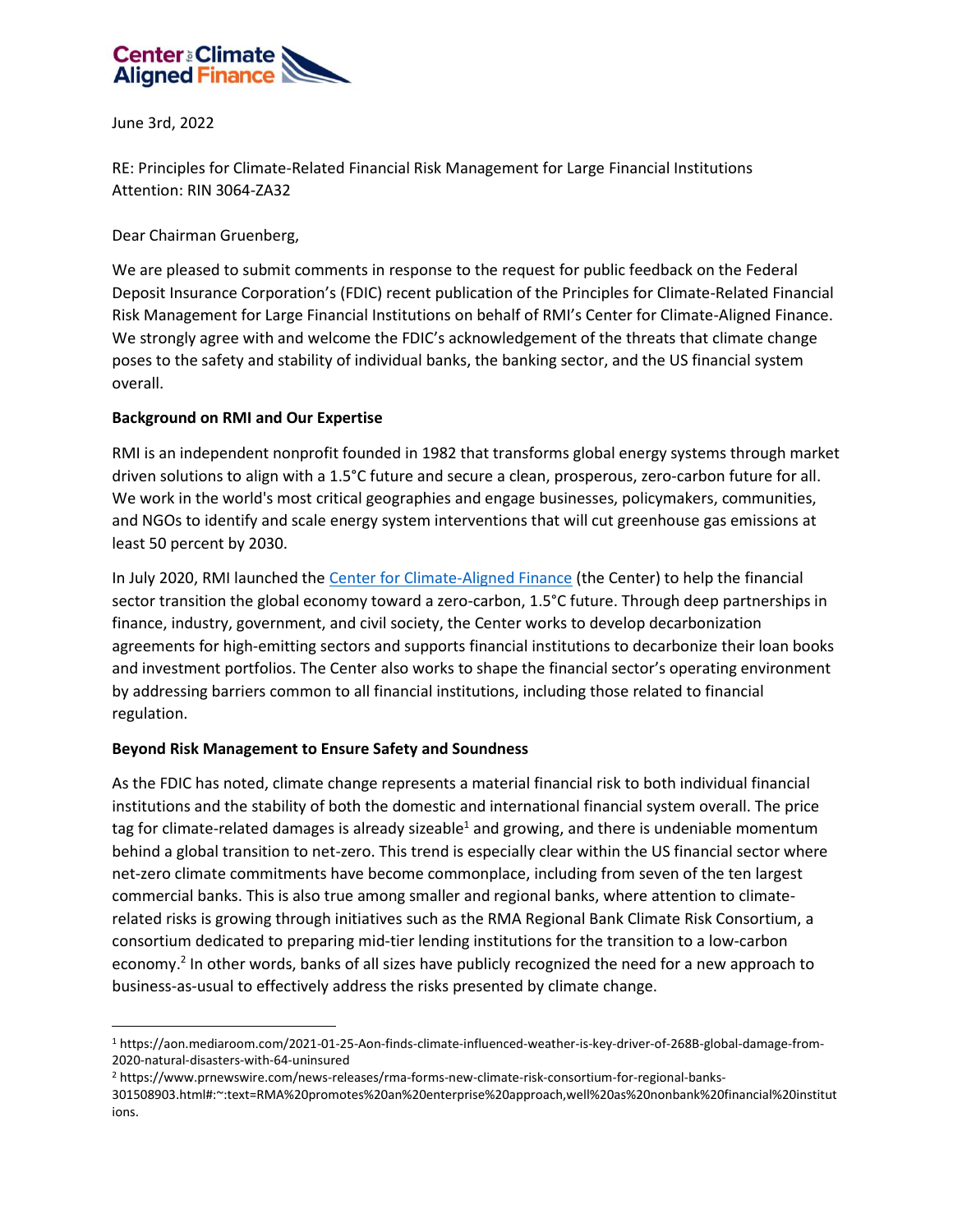

In 2021, the Financial Stability Oversight Council (FSOC) acknowledged that climate change represents a systemic risk to financial stability and the health of the entire economy. Banking institutions, whose portfolios comprise a wide variety of interconnected exposures, are especially exposed to climaterelated risks. Climate commitments from banks are a welcome step but implementing commitments will require sweeping changes to the way banks approach their governance, risk assessments, and lending decisions. Banks can no longer mitigate climate-related risks through hedges or minor adjustments to their businesses or loan books. Research by Ceres found that the cumulative exposure to the largest US banks' syndicated loan portfolios alone could be larger than \$500 billion from transition risks<sup>3</sup> and over \$250 billion from physical risks,<sup>4</sup> far exceeding currently disclosed estimates. In another study from Cambridge University, researchers found that approximately half of the expected losses that a typical equity investment would face in response to climate-induced economic shocks would be unhedgeable unless there is a system-wide response to climate change.<sup>5</sup> Accordingly, it is imperative that regulatory guidance evolve in step, if not ahead of, necessary changes to banking practices.

Relatedly, we also urge the FDIC to evaluate the need for a more systemic approach to effectively monitor individual bank operations. The FDIC is entrusted with ensuring the safety and soundness of individual institutions, but, in the context of climate change, the safety and soundness of individual institutions cannot be determined from individual risk exposures in isolation of broader financial system dynamics. Given that climate-related financial risks are systemic<sup>6</sup> and often endogenous,<sup>7</sup> we argue that the best defense is a good offense, and that banks themselves have a proactive role to play.

Reactive risk mitigation by individual banks fails to address the root of systemic risks. Further, the endogenous nature of climate-related risks means they are, at least in part, driven by actions taken by market actors, including financial institutions and regulators.<sup>8</sup> Rather than reacting to risks as they materialize, banks can take steps to proactively address drivers of future climate-related risks through their pricing strategies and lending decisions. The FDIC, alongside peer regulators, has an opportunity to pursue a more robust approach to ensuring banks' safety and soundness by encouraging and empowering banks to play a proactive role in facilitating a timely, inclusive transition of the real economy toward net-zero, thereby mitigating a driving source of climate-related financial risks into the future. A more proactive approach can deliver the dual benefits of reducing individual risk exposures, while contributing to the long-term reduction of systemic climate-related financial risks facing the US economy. Such an approach is central to the concept of "climate alignment"<sup>9</sup> and our work at the Center, where we support financial institutions in understanding, leveraging, and capitalizing on their role in the climate transition.<sup>10</sup>

<sup>3</sup> https://www.ceres.org/sites/default/files/reports/2020-10/Ceres%20Bank%20Risk%20Report%202020%20FINAL.pdf 4 https://www.ceres.org/sites/default/files/reports/2021-

<sup>09/</sup>Ceres%20Financing%20a%20Net%20Zero%20Economy%20FINAL.pdf

<sup>5</sup> https://www.cisl.cam.ac.uk/system/files/documents/unhedgeable-risk.pdf

<sup>&</sup>lt;sup>6</sup> https://home.treasury.gov/system/files/261/FSOC-Climate-Report.pdf

<sup>7</sup>Chenet, Ryan-Collins, van Lerven (2019) Climate-related financial policy in a world of radical uncertainty: Towards a precautionary approach. https://www.ucl.ac.uk/bartlett/public-purpose/sites/public-purpose/files/iipp-wp-2019-13-climaterelated-financial-policy-in-a-world-of-radical-undertainty-web.pdf

<sup>8</sup> Danielsson, Song Shin, Zigrand (2009) Risk Appetite and Endogenous Risk. https://www.fmg.ac.uk/sites/default/files/2020- 08/risk-apetite.pdf

<sup>9</sup> https://climatealignment.org/wp-content/uploads/2022/02/impact\_principles\_for\_climate\_aligned\_finance\_report.pdf 10 https://climatealignment.org/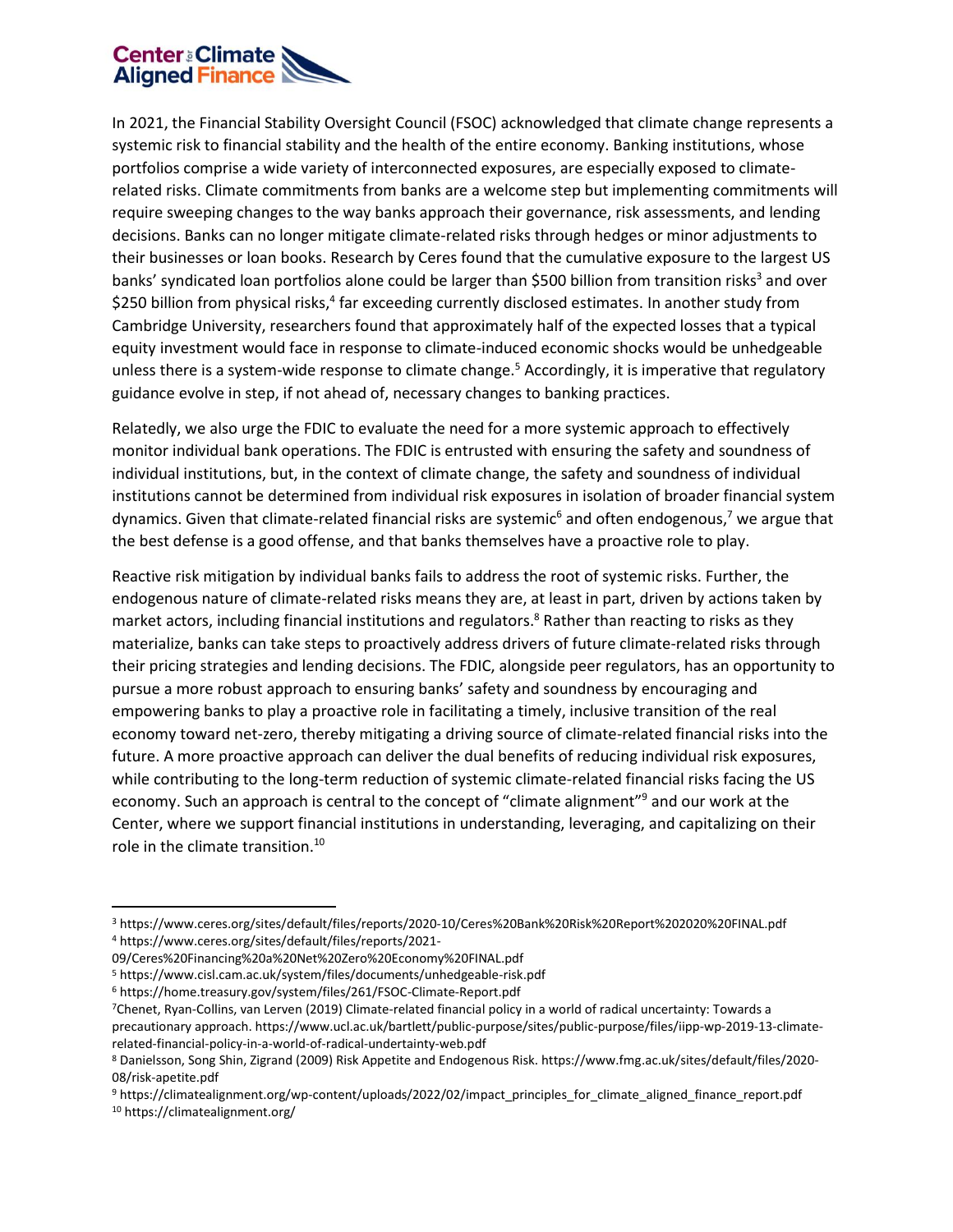

## **Climate Risks are Relevant for All Banks**

While more detailed guidance from the FDIC that further elaborates on the topics discussed in these Principles will be necessary moving forward, we support the FDIC's initial approach of issuing high-level guidance to help banks begin to assess and manage climate-related risks. However, we also believe the FDIC should appropriately expand and adequately support the implementation of this guidance to all banks overseen by the agency, including regional, state, and community banks.

Climate change represents a material financial risk to banks of all sizes, and climate-related financial risks can be concentrated in regions and communities. Compared to larger, more diversified banks, regional banks may experience higher rates of failure and branch closures in the wake of natural disasters. Examples can already be seen in the financial sector. For example, consecutive recordbreaking losses in 2017 and 2018 California wildfire seasons cost the state's homeowner's insurance industry two times the total amount of combined profits since 1991, pushing many smaller insurance companies to or at the brink of bankruptcy.<sup>11</sup> Analysis by Ceres has shown that over 60% of US credit unions, which similarly face highly concentrated physical and transition risks, are at physical risk due to both acute and chronic climate-related weather events and hazards while over 7% of Federallychartered credit unions face moderate to high disruption due to membership fields aligned with carbonintensive industries.<sup>12</sup>

Regional, state, and community banks overseen by the FDIC face similar climate-related risks but are often the least equipped to understand or prepare for them.<sup>13</sup> This problem is compounded by the types of exposures that these banks face. In one study of all domestic FDIC-insured banks, smaller banks were shown to lend significantly more to small businesses than larger banks, and small businesses as counterparties often lack capacity to absorb climate-related shocks.<sup>14</sup> For example, according to the Federal Emergency Management Agency (FEMA), 40% of businesses do not reopen after a disaster, and businesses that do survive may continue to suffer from a lack of access to credit and other vital financial services.<sup>15</sup> Additionally, smaller banks often are exposed to a higher concentration of counterparties in specific industries, which can be a source of significant transition risk. For example, Zions Bancorporation, a regional bank operating in the Southwestern US, held collective commercial loan exposure to mining, quarrying, and oil and gas extraction of \$1.185 billion in 2021. This exposure represented over 19.5% of its Common Equity Tier 1 (CET1) capital, meaning that a default of some of these loans could push the bank's solvency buffer below regulatory minimums.<sup>16</sup> This is especially relevant for the FDIC's Deposit Insurance Fund (DIF), the stability of which is dependent upon the sound risk management practices, capital adequacy, and future earnings potential of individual members, all of which could be dramatically impacted by climate change.<sup>17</sup> For example, correlated failures among smaller banks created losses in significant excess of fund revenues during the finanical crisis of 2008 and

<sup>11</sup> https://climatealignment.org/wp-content/uploads/2021/11/FIO\_Climate\_RFI.pdf 12

https://www.ceres.org/sites/default/files/reports/202205/561\_The%20Changing%20Climate%20for%20Credit%20Unions.pdf <sup>13</sup> See "Impact on Community Banks and Credit Unions",

https://www.ceres.org/sites/default/files/reports/202109/Ceres%20Financing%20a%20Net%20Zero%20Economy%20FINAL.pd f

<sup>14</sup> https://www.sciencedirect.com/science/article/pii/S0261560620302370

<sup>15</sup> https://www.newyorkfed.org/medialibrary/media/smallbusiness/2017/SBCS-Report-on-Disaster-Affected-Firms.pdf

<sup>16</sup> https://www.climateriskreview.com/p/us-regional-banks-team-up-to-tackle?s=r 17 https://www.fdic.gov/about/strategic-plans/performance/2022annualplan.pdf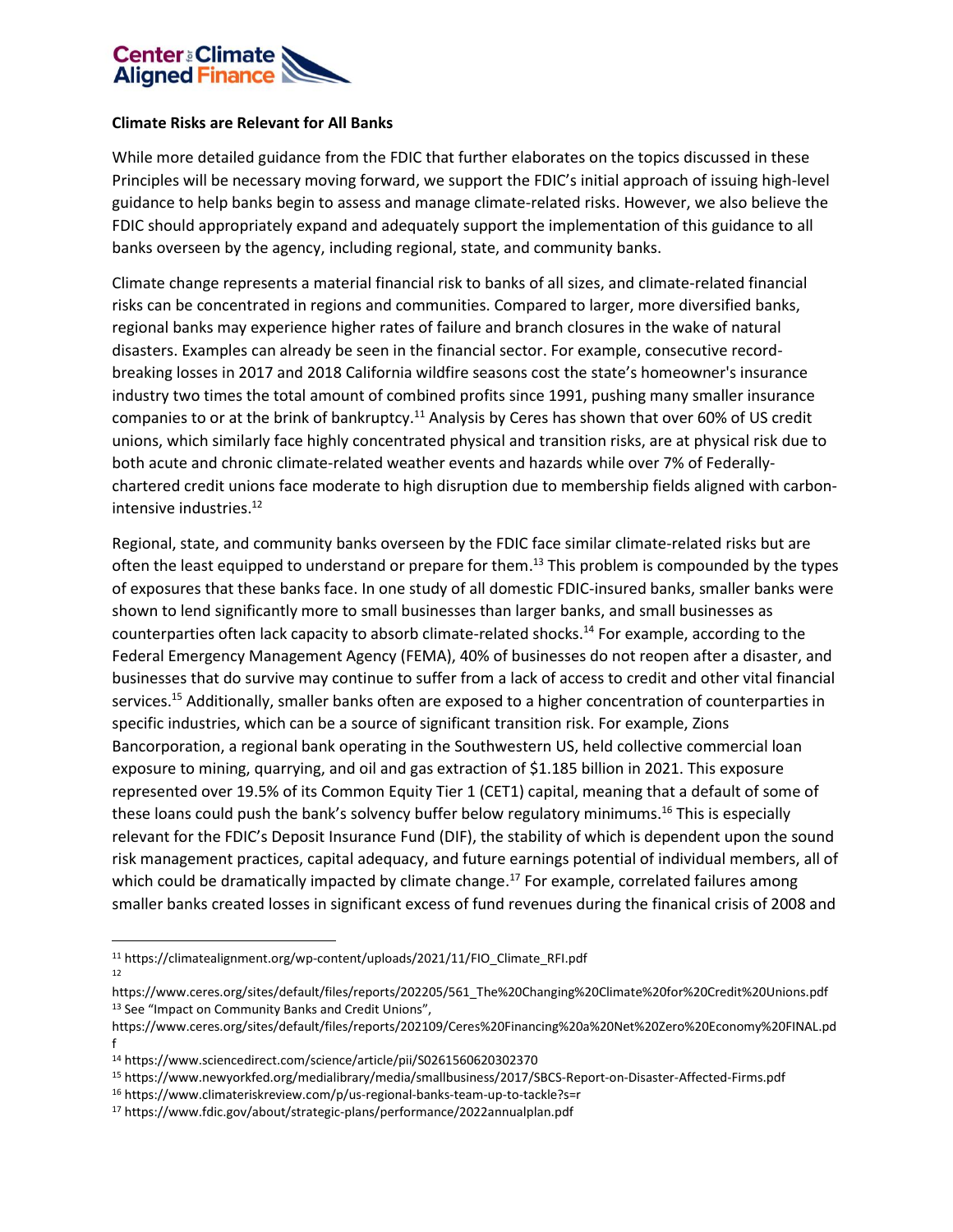

2009, prompting the FDIC to take emergency action to maintain fund liquidity.<sup>18</sup> Correlated losses among smaller financial firms due to physical and transition risk events can also aggregately drive disruption and economic stress throughout the entirety of the US financial system.<sup>19</sup>

Smaller and regional financial institutions are only beginning to examine and address climate-related risks. This is especially true as many smaller, publicly traded banks prepare for compliance with other climate-related financial regulation, such as the SEC's proposal for climate-related financial disclosures. We encourage the FDIC to look to developing more tailored resources, tools, and guidance for these institutions to increase the resiliency of the US financial system against climate-related risks.

## **Support for the Principles for Climate-Related Financial Risk Management**

While we believe a wider and more proactive approach to regulation is the best way to meaningfully address climate-related financial risks, we firmly support the FDIC's draft principles as a complementary first step. The Center especially supports the following elements of the proposed principles:

- **1. Making internal strategies consistent with public-facing climate commitments**. Operationalizing and substantiating existing public climate commitments, such as through interim targets<sup>20</sup> and transition plans,<sup>21</sup> will require a significant overhaul of how banks conduct business today, especially smaller banks. Public climate commitments and targets can send a powerful signal of intent, including internally across banks' business units. But commitments are only a first step, and the FDIC is right to call for evidence on how banks organize their businesses to reflect their stated intent.
- **2. Incorporating climate-related risk management throughout business units**. A pre-requisite to implementing firm-wide climate commitments is the integration of climate-aligned strategies throughout a bank's business. Effective climate-related risk management can help banks meet climate commitments, but as described above, climate risk management and climate alignment are distinct concepts. They have distinct goals and often lead to different outcomes.<sup>22</sup> Empowering banks to incorporate climate-related risk management at every level of their business will support banks in better understanding the myriad ways climate risks impact their firm. From here, internal strategies must go a step further to be consistent with climate alignment commitments. By proactively acting, through financial and non-financial activities, to mitigate climate risks, integrating climate alignment strategies inherently supports better integration of risk management.

Our report, *Zeroing In: The US Financial Sector Perspective on Net-Zero Lending and Investing*, *<sup>23</sup>* is based on a series of workshops the Center held in December 2020 with nine US banks and ten institutional investors to understand the challenges they face in implementing climate alignment commitments. During these workshops, participants from US banks highlighted internal challenges as a top barrier. One participant likened the transformation necessary for meeting climate commitments to "changing the DNA of an organization", requiring an evolution of all business units, functions, and operational infrastructure. To enable this holistic transformation, participants noted

<sup>18</sup> https://www.fdic.gov/bank/historical/crisis/chap5.pdf

<sup>19</sup> https://crsreports.congress.gov/product/pdf/R/R47026

<sup>&</sup>lt;sup>20</sup> https://rmi.org/how-the-net-zero-banking-alliance-helps-banks-set-interim-emissions-targets/

<sup>21</sup> https://rmi.org/five-trends-to-watch-in-climate-aligned-finance-in-2022/

<sup>22</sup> https://www.tandfonline.com/doi/full/10.1080/20430795.2020.1848142

<sup>23</sup> 36 https://rmi.org/insight/zeroing-in/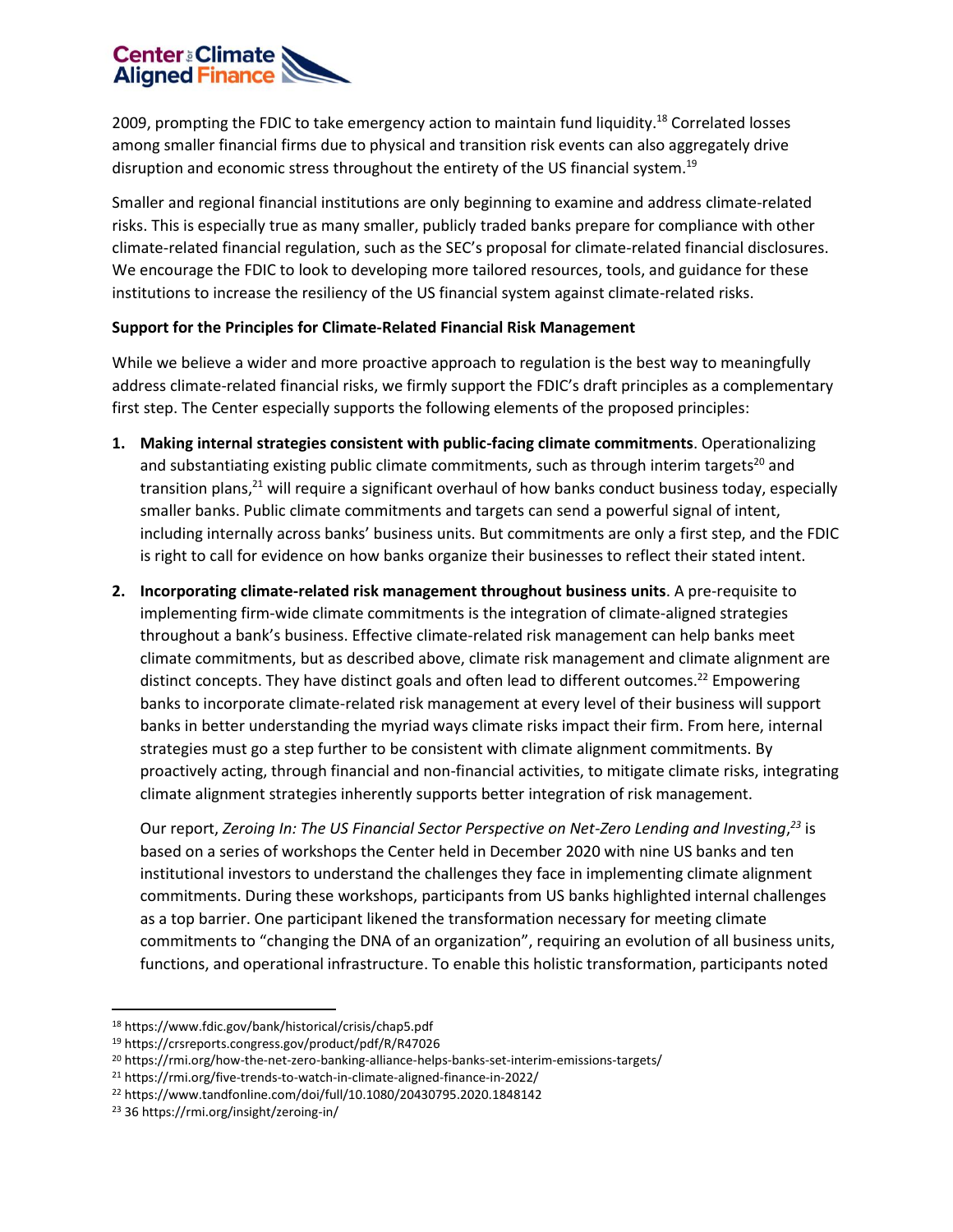

the need for buy-in from executive leadership and culture change throughout the institution – including by embedding climate values with portfolio managers and front-office investment teams. Regulatory clarity was cited as a key opportunity to accelerate these processes, providing the confidence necessary to reshape internal cultures.

**3. Assessing climate risks differently than other financial risks.** As the FDIC recognizes, climate poses meaningful financial risks to US banks. However, because these risks are substantially different from traditional financial risks, a different approach is required to evaluate their true magnitude and scope. For one, both physical and transition risks will materialize over longer time periods than many banks' strategic planning horizons and must be analyzed accordingly over longer timelines. Further, as the FDIC's guidance suggests, it is important for banks to monitor and assess physical and transition risk exposures across various segments of the economy and a bank's portfolio, including potential correlations across those risks. We echoed these positions in a recent analysis of the *FSOC Report on Climate-Related Financial Risks*:

> *Systemic risk means that one financial actor's vulnerability (or climate risk exposure) can jeopardize the well-being of other financial actors, corporates, and households economy-wide. Like dominoes, systemic risks can be passed through "transmission channels," impacting seemingly disconnected parts of the economy. Acknowledging that climate risks are dynamic and interconnected directly challenges traditional approaches to assessing materiality and risk on an individual asset basis. Instead, systemic risks such as these must be assessed across an entire portfolio or the financial system as a whole.<sup>24</sup>*

For instance, while the physical risks facing loans to coastal properties may be predictable through first-order impacts, the complex transmission pathways for climate-related risk factors across entire economies and lending portfolios require a broader scope and further scrutiny.

- **4. Developing clear definitions of possible climate-related risk exposures and metrics for setting limits to those exposures**. Despite potential data or methodological uncertainties, starting the process of measuring banks' exposures to climate-related financial risks can help spur the operationalization of climate strategies to reduce those exposures. This includes identifying essential data needs, engaging counterparties to develop and implement transition plans, and prioritizing actions based on where attention and resources are needed most, first. Climate risks do not necessarily require divestment to be mitigated. Clear and consistent metrics can help banks identify and work to proactively reduce their climate-related exposures, such as by working with counterparties to develop and implement transition plans. Metrics can also help banks make meaningful progress on integrating organization-wide climate risk assessments and monitoring capabilities. Finally, we support the inclusion of escalation procedures to encourage attention to climate-related exposures by boards and management.
- **5. Iteratively utilizing measurement methodologies, models, and data for analyzing climate-related financial risks as they evolve and mature**. To steer portfolios to align with their climate goals, banks will require data and metrics that are granular (i.e., asset-specific), forward-looking, and address the most significant drivers of emissions.<sup>25</sup> While data and disclosures are constantly improving, we

<sup>24</sup> https://rmi.org/we-read-a-130-page-report-on-climate-regulation-so-you-dont-have-to/

<sup>25</sup> https://climatealignment.org/wp-content/uploads/2022/02/impact\_principles\_for\_climate\_aligned\_finance\_report.pdf